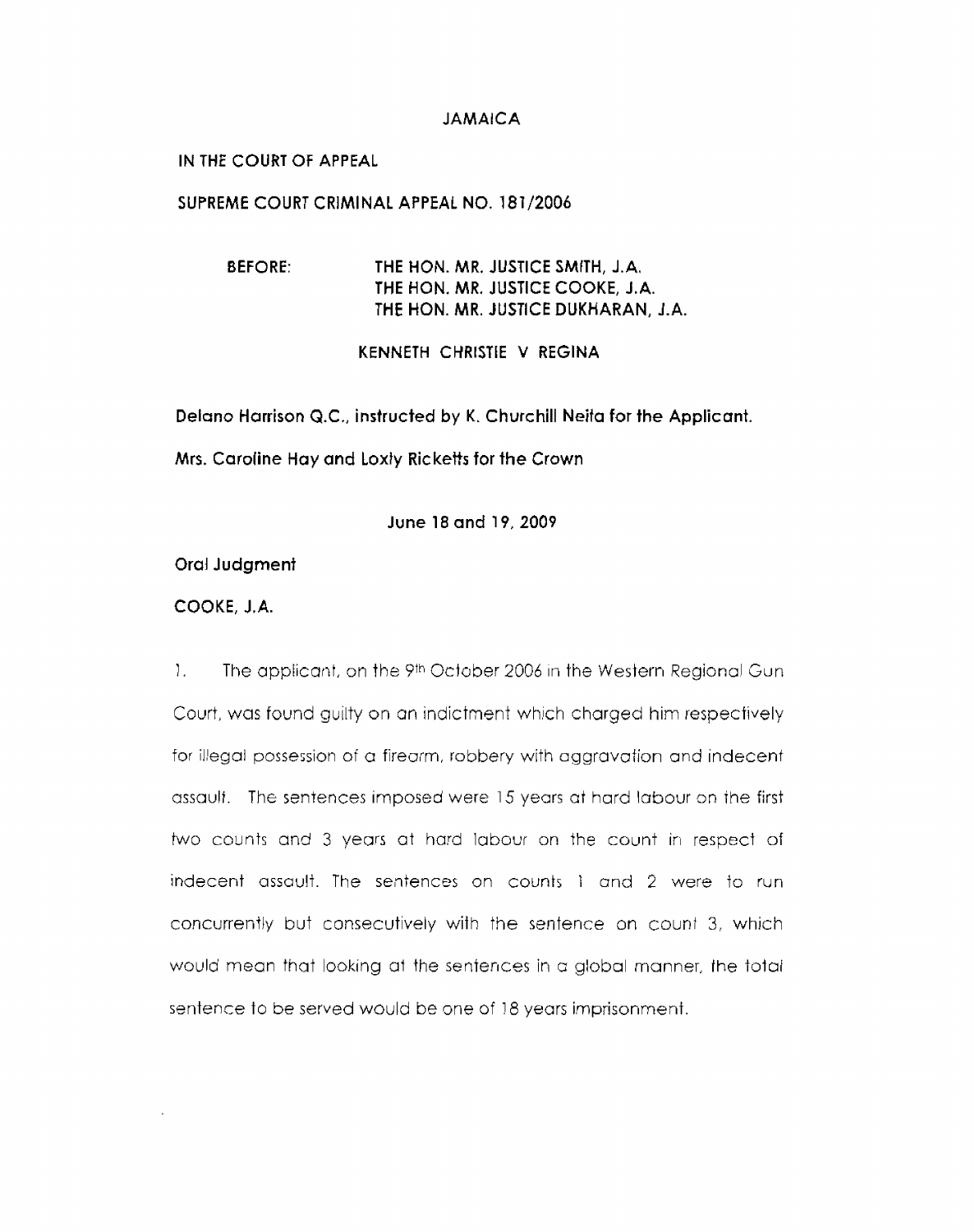2. The court will not indulge in an expansive discourse in respect of the factual situation; suffice it to say, that on the  $4<sup>th</sup>$  August 2006 at about 10:00 p.m., the virtual complainant Cressian Clarke was wending her way home in Sandy Bay, Fanover. She was utilizing a pathway when her consciousness was awakened to the presence of shadows. She was then aware of two men brushing against her, one of whom, the applicant in this case, had a firearm. She was robbed of her cellular telephone and during the confrontation she was indecently assaulted. She went home, and reported to her brother, who it was that she was convinced was the robber, whom she knew as Rangie. The inescapable inference is that her brother phonec Rangie no doubt complaining to him and telling nim to bring back his sister's cell phone, which he duly did on the following *morning.* The defence was that the applicant wasn't there, but tbat the previous night he had been held up by two robbers who gave him the cell phone to return to the virtual complainant. As Counsel who represented Mr. Christie has said, there are undoubtedly aspects of a comic nature which attaches itself to ihis case.

5. This matter came before a single judge who refused leave to appeal. Lgarned Queens Counsel. Mr. Delano Harrison who has been briefed in this matter, quite readily and inevitably recognized that there was no material sufficient to mount any attack on the propriety of the

 $\overline{2}$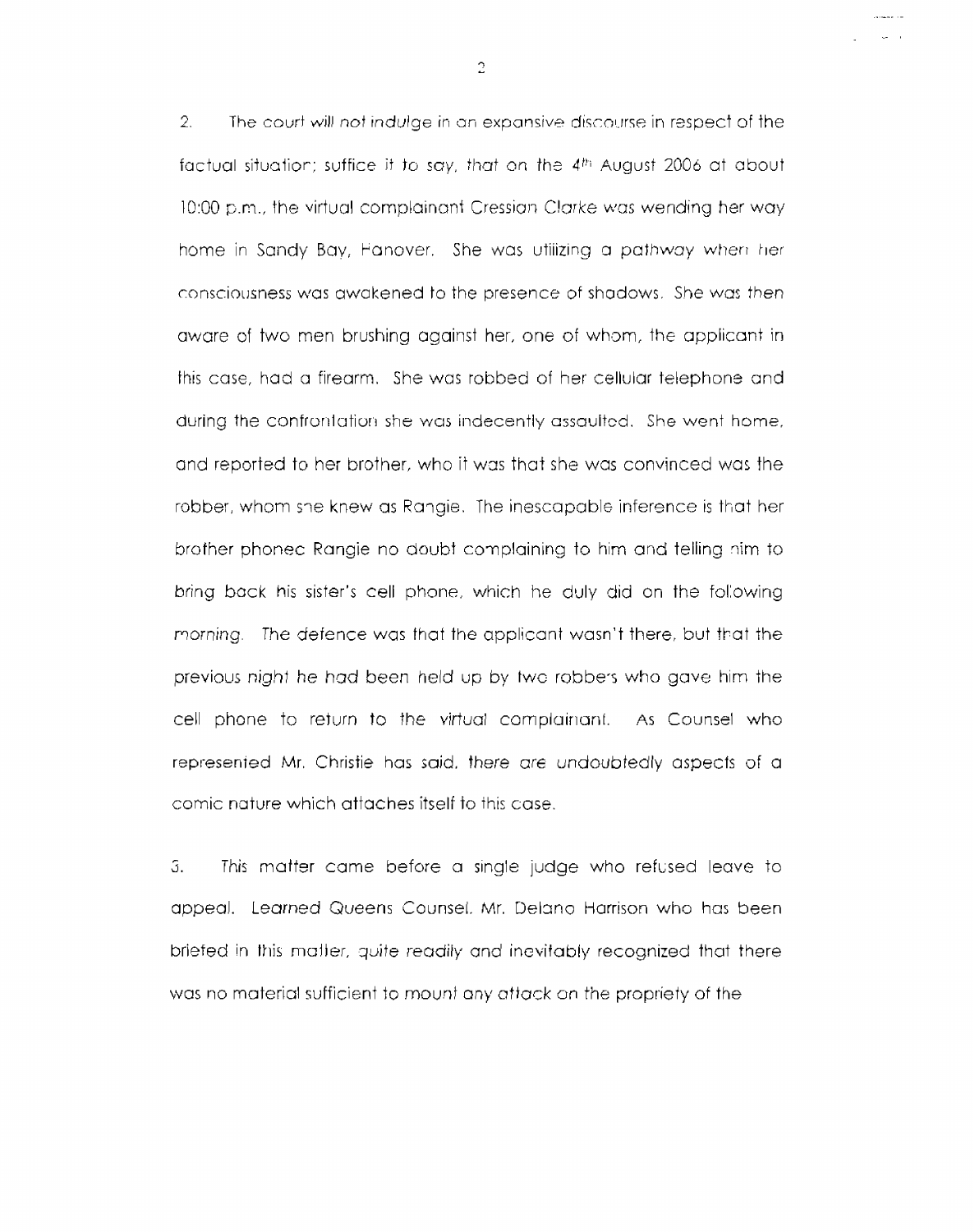conviction. However, before us he mounted an attack on the sentences which he said were manifestly excessive and, to this the court will advert its attention in a moment. However, before that, the court would like to comment on an aspect of the summing up which is not in narmony with the accepted principles. **At** page 52 of his judgment, the learned jvdge used the following words:

> "NGw, voice recognition is not an exact science and voice recognition by itself would not suffice. as an identification in a court of law."

That is not, in our view, accurate. In respect of voice identification, the prosecution would be obliged firsfly, to tender evidence which shows that the identifying witness has hac adequate opportunity to become familiar with the voice, and secondly that a the time of recognition there was sufficient conversation which permitted the identifying witness fo properly identify the voice. Of course the caution that **Turnbull** mandates, is to be equally adopted in respect of the approach to voice identification. In this case, that did not arise; the applicant was a regular visitor to the home of the virtual complainant and spoke at length on a number of occasions. On the night in question, there was an extended conversation involving him since he is described as the talkative one of the two.

*I.* The court now turns fhe aftention *to* the question of sentence. Learned Queen's Counsel was particularly helpful in reminding the courf of its own pronouncements in Cecil Gibson **v** R 13 JLR 307 and **Badrow v. R**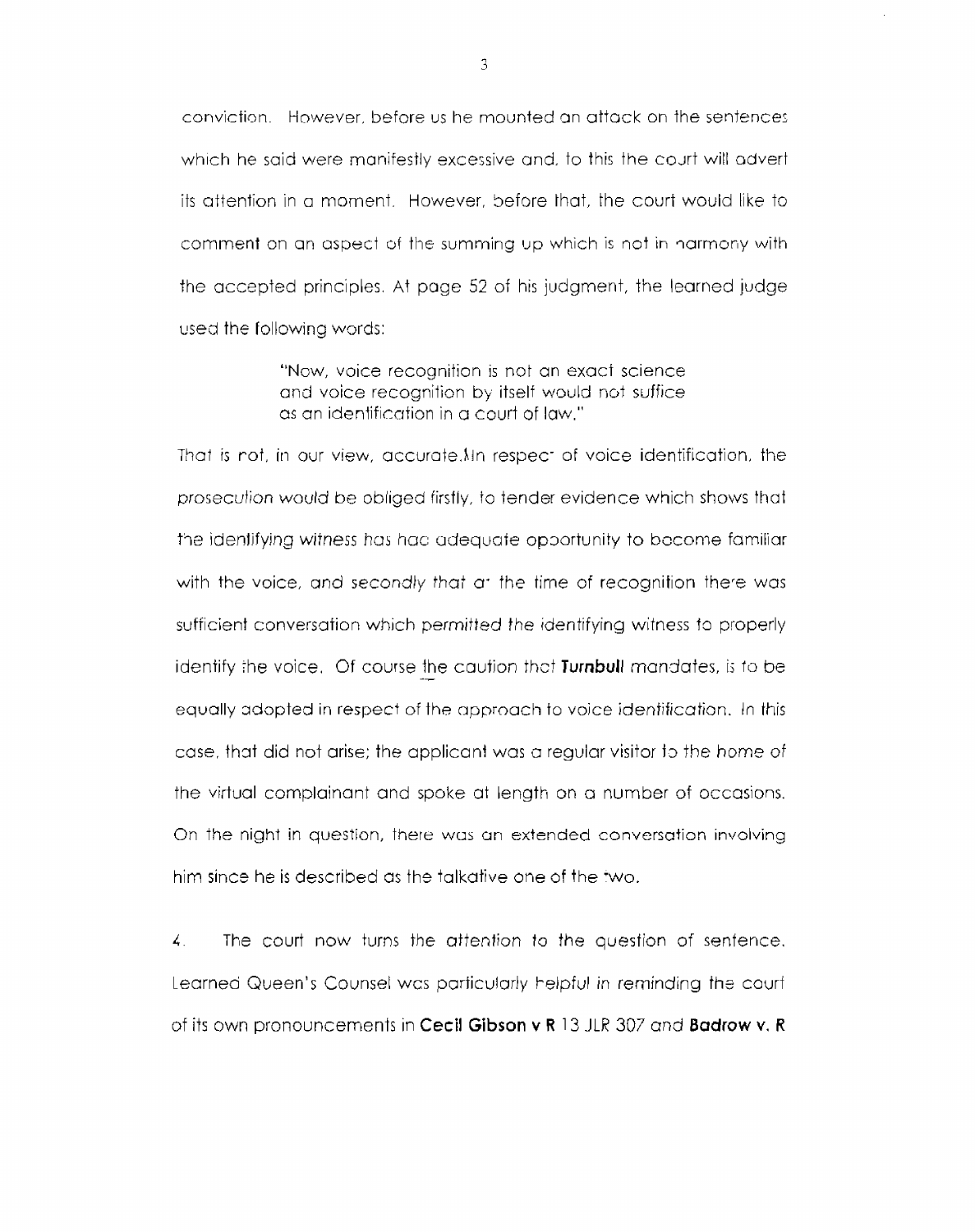25 JLR 324. The most important aspect of **Gibson** (supra) is a reminder to sentencing judges that, the person who has been convicted, "is not an abstraction" and that it is important to assess that individual who has been convicted and not to employ, in counsel's words "a cavalier approach."

5. In **Badrow** (supra) the head note is to this effect:-

> "The paramounl purpose of sentencing in criminal cuses is for the general protection of the public. There must **be** some reasonable relationship between the sentence imposed and society's abhorrence of the crime."

However even in regard to serious offences, (and I pause h<del>er</del>e for emphasis) there are degrees of seriousness, and the trial judge must, in imposing senfences, discriminate according to the comparative dulapresented by the oftences in this society. This court would add the comparative seriousness of the offence within the range of the gravity of this particular finding of the offence. So, being mindful of the guidance provided by these two case?, we are of the view that in this particular case, the gun was not used to inflict personal injury.

*6.* Counsel has described if as 'play-play' which is really metaphorically distinguishing really serious robberies from this [robbery. **Wc** think that that submission is of merit. He further asked us tc look at the individual, anc although there was not a social enquiry report which he said ought tc have been sought in this particular case, it was obvious that the applicant